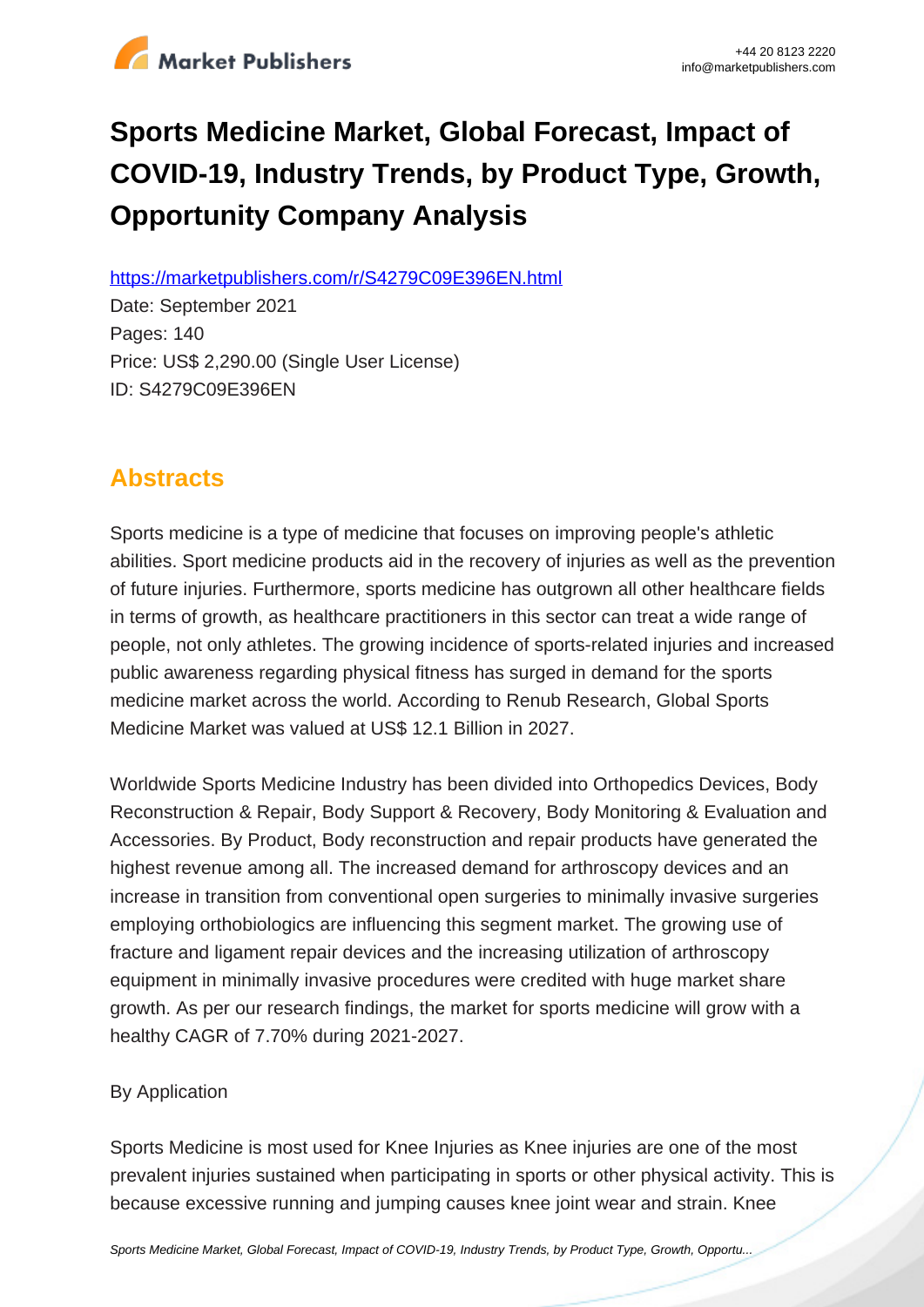

injuries are quite common, according to the British Journal of Sports Medicine, accounting for roughly 41% of all sports injuries. Orthopaedic clinics use most sports medicine due to the increase of these types of injuries. As per this research report, Worldwide Sports Medicine Market Size was US\$ 7.2 Billion in 2020.

Factors Driving Sports Medicine demand Globally

 Rising prevalence of sports injuries Continual invention of new goods and treatment modalities And increased desire for less invasive operations are all driving the industry forward.

Facts about Sports Medicine

 According to a February 2020 article by Sarah Megginson, 89 per cent of Australian adults participate in sports every year, with 62 percent doing so at least three times per week.

 The demand for injury treatment and rehabilitation is predicted to rise around the world as more people participate in sports (both children and adults) and as the incidence of sports injuries will increase.

This is viewed as a favorable indicator of the sports medicine market's expansion. However, one of the significant challenges the global sports medicine market faces is the high cost of implants. Many developing countries, such as India, where patients do not have insurance coverage, it is hard for them to pay such a big amount to hospitals for their treatment.

#### COVID- 19 Impacts

Most international, regional, and national sports activities have been postponed to combat the disease, resulting in fewer sports injuries and, as a result, a decrease in demand for sports medicine. For example, the emergence of COVID-19 in April 2020, the Confederation of African Football stated their intention to move the African Champions League semi-finals. But the market will recover in 2021 and will increase during the forecast period as per Renub Research anticipation.

Renub Research new report titled "Global Sports Medicine Market by Product (Orthopedics Devices, Body Support & Recovery, Body Reconstruction & Repair, Body Monitoring & Evaluation and Accessories), Application (Hand & wrist, Shoulder Injury, Ankle - foot Injury, Arm - elbow Injury , Knee Injury, Back - spine Injury and Hip - groin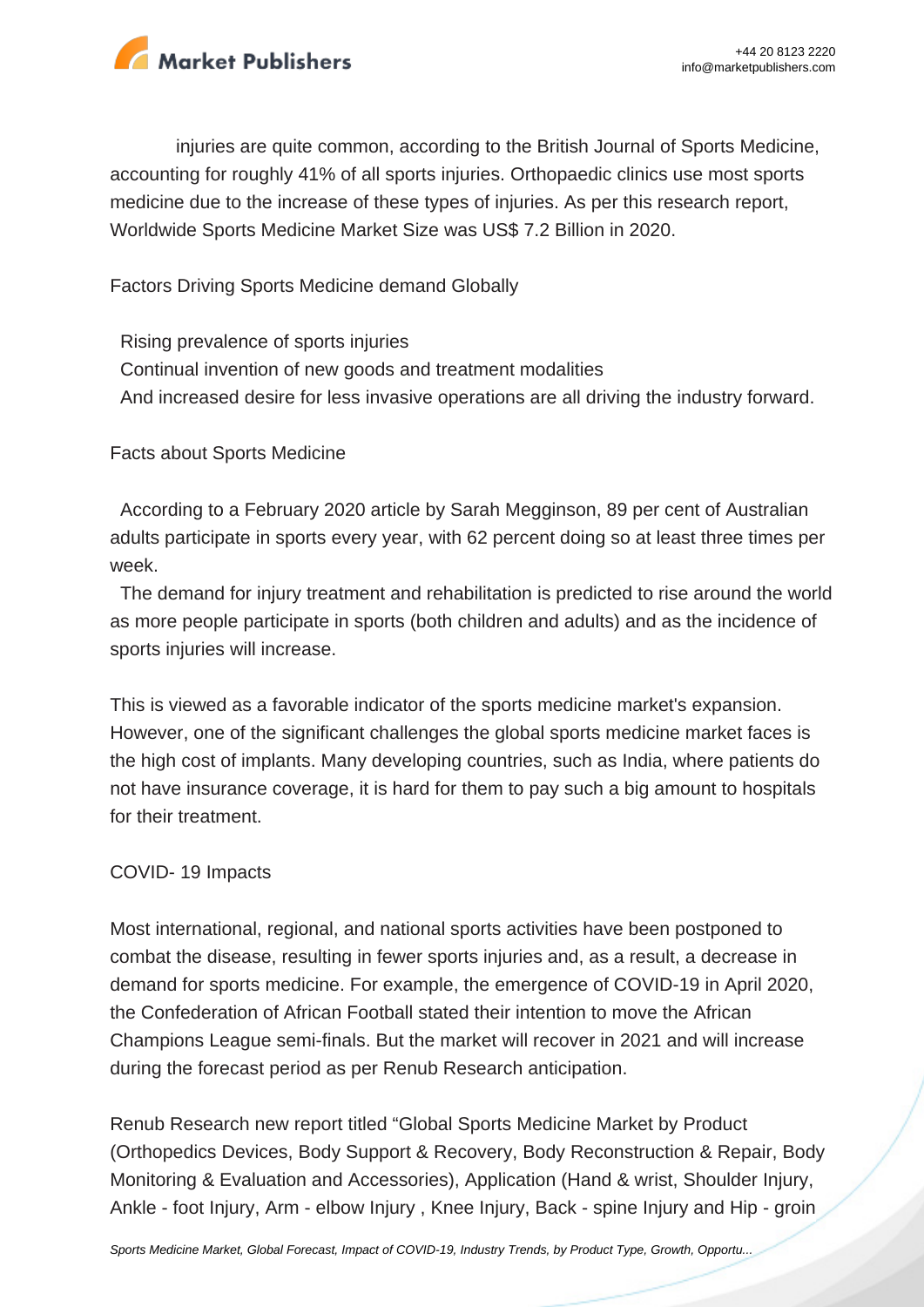

Injury) End Users (Hospitals, Ambulatory, Clinics and Other), Region (North America, Asia- Pacific's, Europe, ROW), Company (ZIMMER BIOMET HOLDINGS, INC., MEDTRONIC PLC, Smith & Nephew, Stryker)" provides comprehensive details about Global Sports Medicine industry.

Product Type –Market breakup from 5 viewpoints

- 1. Orthopedics Devices
- 2. Body Reconstruction & Repair
- 3. Body Support & Recovery
- 4. Body Monitoring & Evaluation
- 5. Accessories

Application – Market breakup from 7 viewpoints

- 1. Hand & wrist
- 2. Shoulder Injury
- 3. Ankle foot Injury
- 4. Arm elbow Injury
- 5. Knee Injury
- 6. Back spine Injury
- 7. Hip groin Injury

End Users– Market breakup from 4 viewpoints

- 1. Hospitals
- 2. Ambulatory
- 3. Clinics
- 4. Other

Region – Market breakup from 5 viewpoints

- 1. North America
- 2. Europe
- 3. Asia Pacific
- 4. Rest of World

All companies have been covered from 3 viewpoints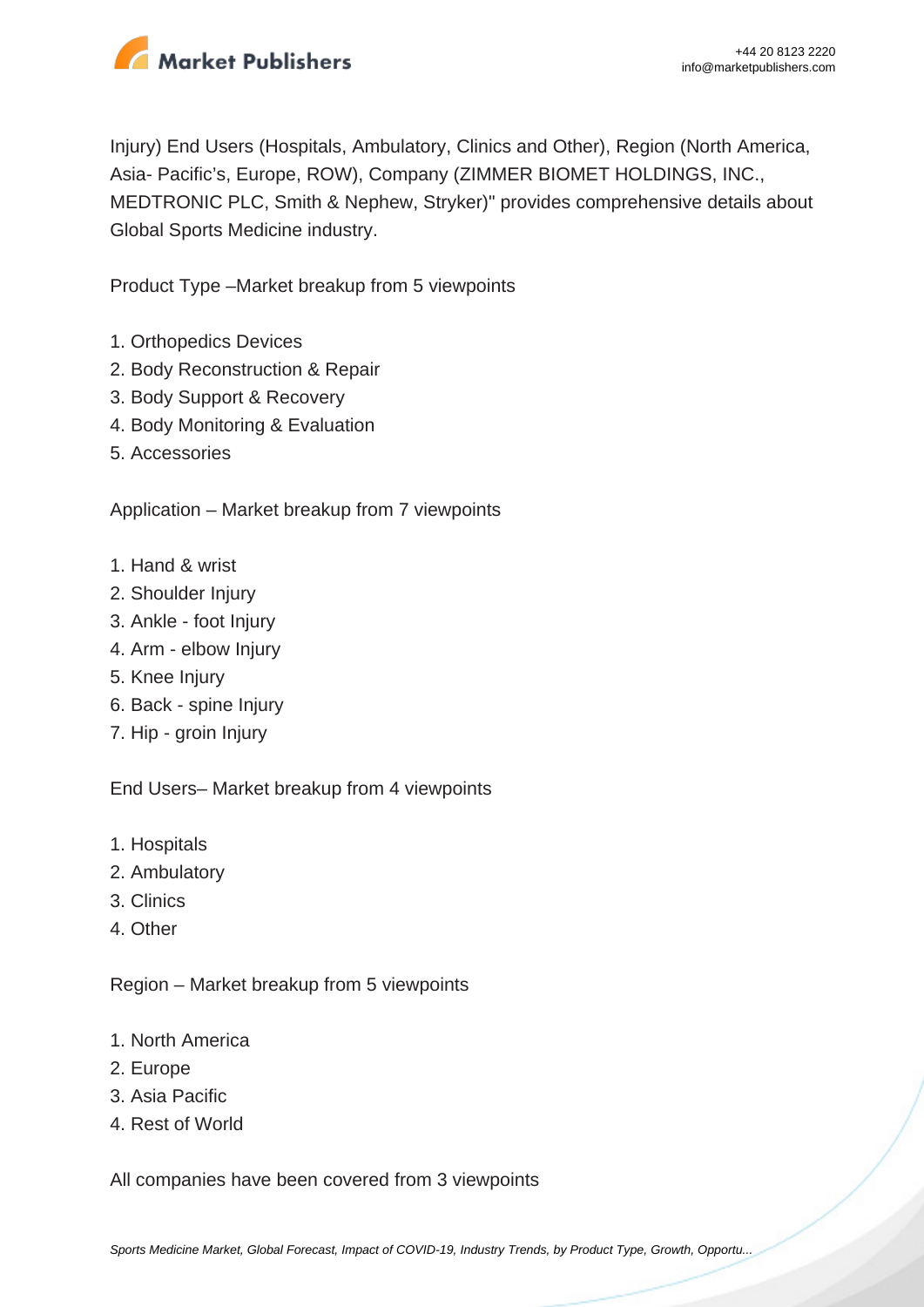

**Overviews**  Recent Developments Financial Insights

Company Analysis

- 1. ZIMMER BIOMET HOLDINGS, INC.
- 2. MEDTRONIC PLC
- 3. Smith & Nephew
- 4. Stryker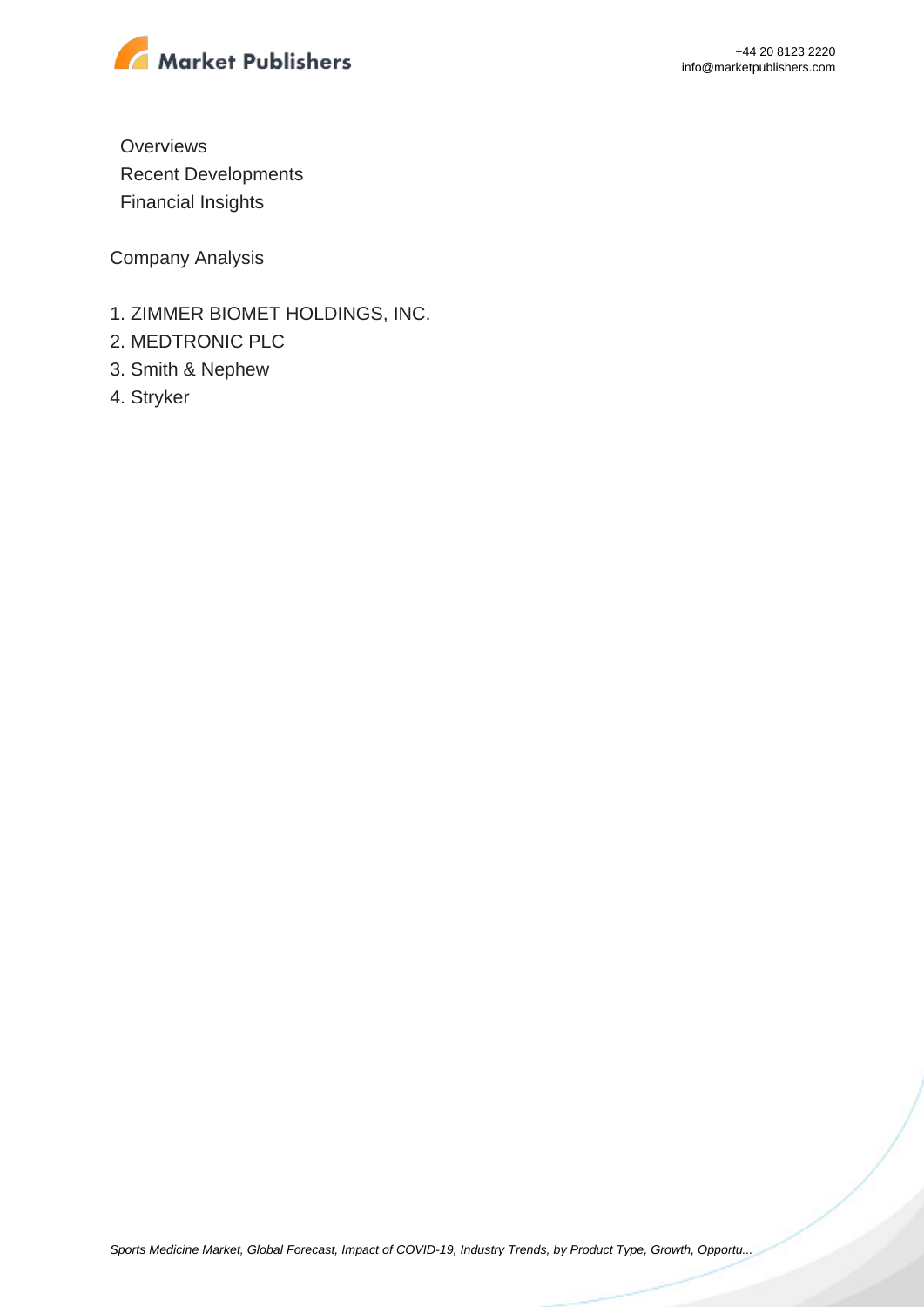

# **Contents**

- **1. INTRODUCTION**
- **2. RESEARCH METHODOLOGY**
- **3. EXECUTIVE SUMMARY**

### **4. MARKET DYNAMICS**

- 4.1 Growth Drivers
- 4.2 Challenges

### **5. SPORTS MEDICINE MARKET**

#### **6. MARKET SHARE**

6.1 By Product 6.2 By Application 6.3 By End Users 6.4 By Region

# **7. PRODUCT TYPE – SPORTS MEDICINE MARKET**

- 7.1 Orthopedics Devices 7.2 Body Reconstruction & Repair 7.3 Body Support & Recovery 7.4 Body Monitoring & Evaluation
- 7.5 Accessories

#### **8. APPLICATION – SPORTS MEDICINE MARKET**

- 8.1 Hand & wrist
- 8.2 Shoulder Injury
- 8.3 Ankle foot Injury
- 8.4 Arm elbow Injury
- 8.5 Knee Injury
- 8.6 Back spine Injury
- 8.7 Hip groin Injury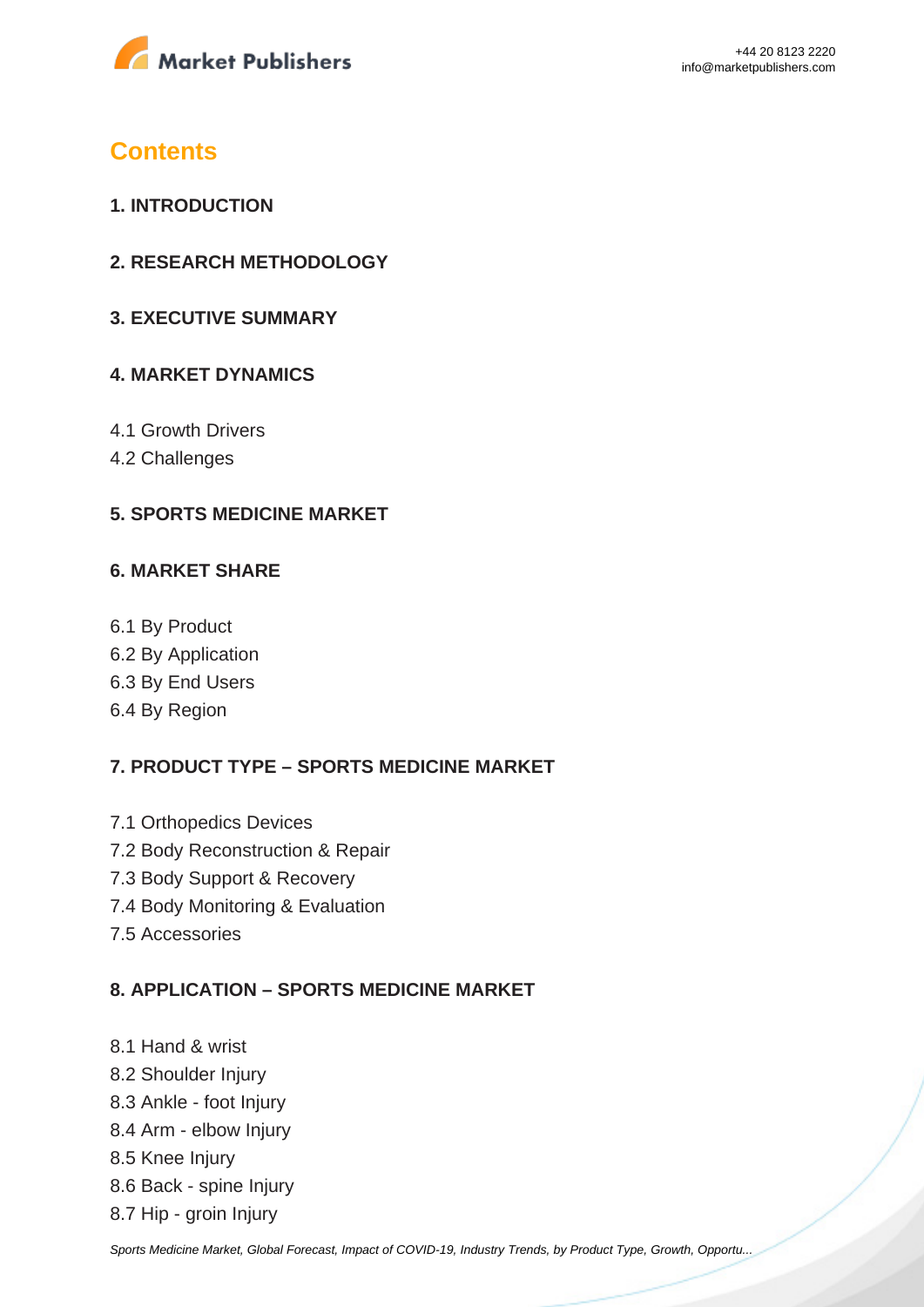

#### **9. END USERS– SPORTS MEDICINE MARKET**

- 9.1 Hospitals
- 9.2 Ambultory
- 9.3 Clinics
- 9.4 Other

#### **10. REGION – SPORTS MEDICINE MARKET**

- 10.1 North America
- 10.2 Europe
- 10.3 Asia Pacific
- 10.4 Latin America
- 10.5 Middle East

#### **11. COMPANY ANALYSIS**

- 11.1 ZIMMER BIOMET HOLDINGS, INC.
	- 11.1.1 Overview
	- 11.1.2 Recent Development
- 11.1.3 Financial Insight
- 11.2 MEDTRONIC PLC
	- 11.2.1 Overview
	- 11.2.2 Recent Development
- 11.2.3 Financial Insight
- 11.3 Smith & Nephew
	- 11.3.1 Overview
	- 11.3.2 Recent Development
- 11.3.3 Financial Insight
- 11.4 Stryker
	- 11.4.1 Overview
	- 11.4.2 Recent Development
	- 11.4.3 Financial Insight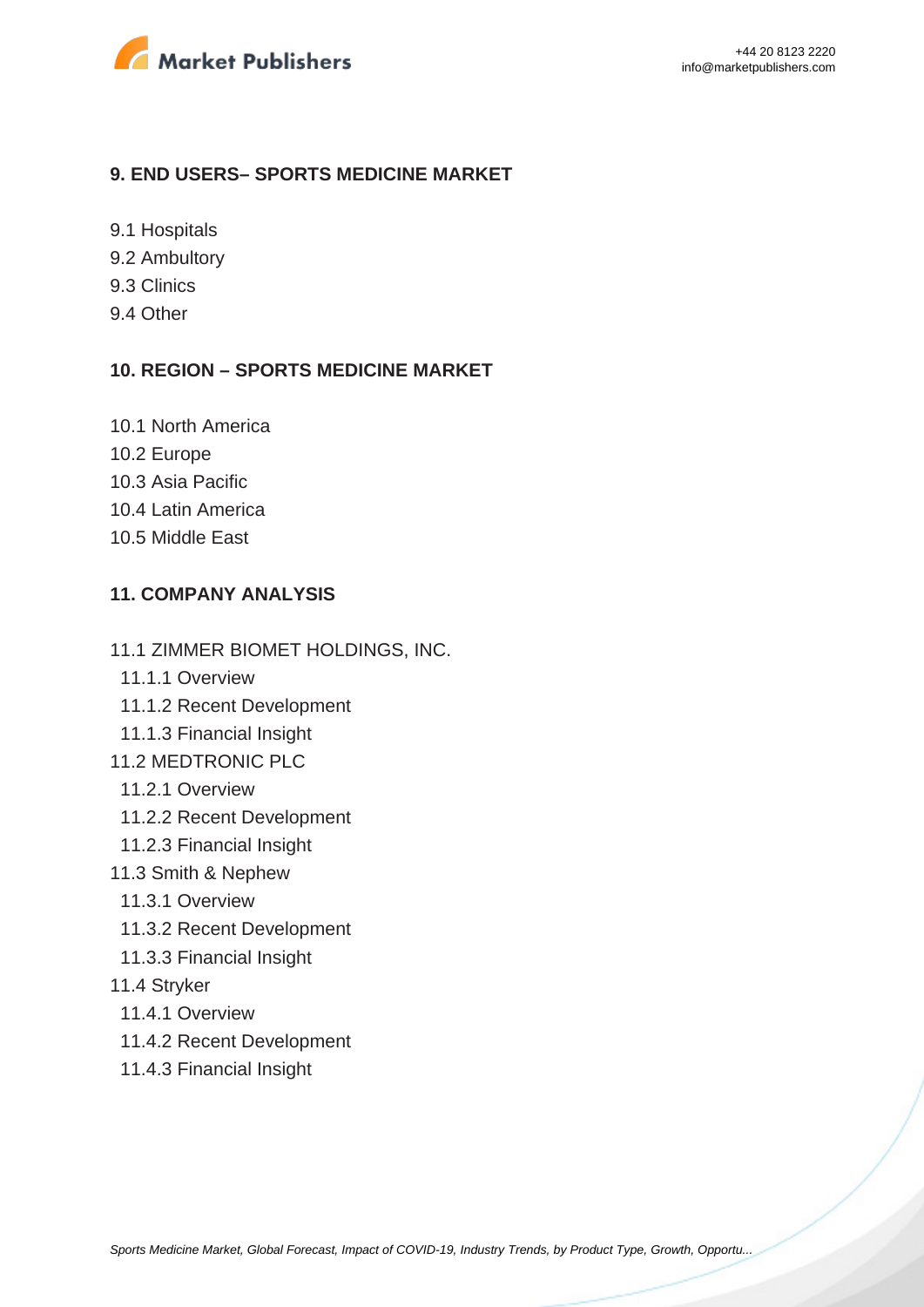

# **List Of Tables**

#### **LIST OF TABLES:**

Figure-01: Global Sports Medicine Market (Million US\$), 2017 – 2020 Figure-02: Forecast for – Global Sports Medicine Market (Million US\$), 2021 – 2028 Figure-03: Product Type – Orthopedics Devices Market (Million US\$), 2017 – 2020 Figure-04: Product Type – Forecast for Orthopedics Devices Market (Million US\$), 2021 – 2028 Figure-05: Product Type – Body Reconstruction & Repair Market (Million US\$), 2017 – 2020 Figure-06: Product Type – Forecast for Body Reconstruction & Repair Market (Million US\$), 2021 – 2028 Figure-07: Product Type – Body Support & Recovery Market (Million US\$), 2017 – 2020 Figure-08: Product Type – Forecast for Body Support & Recovery Market (Million US\$), 2021 – 2028 Figure-09: Product Type – Body Monitoring & Evaluation Market (Million US\$), 2017 – 2020 Figure-10: Product Type – Forecast for Body Monitoring & Evaluation Market (Million US\$), 2021 – 2028 Figure-11: Product Type – Accessories Market (Million US\$), 2017 – 2020 Figure-12: Product Type – Forecast for Accessories Market (Million US\$), 2021 – 2028 Figure-13: Application – Hand & Wrist Market (Million US\$), 2017 – 2020 Figure-14: Application – Forecast for Hand & Wrist Market (Million US\$), 2021 – 2028 Figure-15: Application – IT Market (Million US\$), 2017 – 2020 Figure-16: Application – Forecast for IT Market (Million US\$), 2021 – 2028 Figure-17: Application – Ankle - Foot Injury Market (Million US\$), 2017 – 2020 Figure-18: Application – Forecast for Ankle - Foot Injury Market (Million US\$), 2021 – 2028 Figure-19: Application – Arm - Elbow Injury Market (Million US\$), 2017 – 2020 Figure-20: Application – Forecast for Arm - Elbow Injury Market (Million US\$), 2021 – 2028 Figure-21: Application – Knee Injury Market (Million US\$), 2017 – 2020 Figure-22: Application – Forecast for Knee Injury Market (Million US\$), 2021 – 2028 Figure-23: Application – Back - Spine Injury Market (Million US\$), 2017 – 2020 Figure-24: Application – Forecast for Back - Spine Injury Market (Million US\$), 2021 – 2028 Figure-25: Application – Hip - Groin Injury Market (Million US\$), 2017 – 2020 Figure-26: Application – Forecast for Hip - Groin Injury Market (Million US\$), 2021 –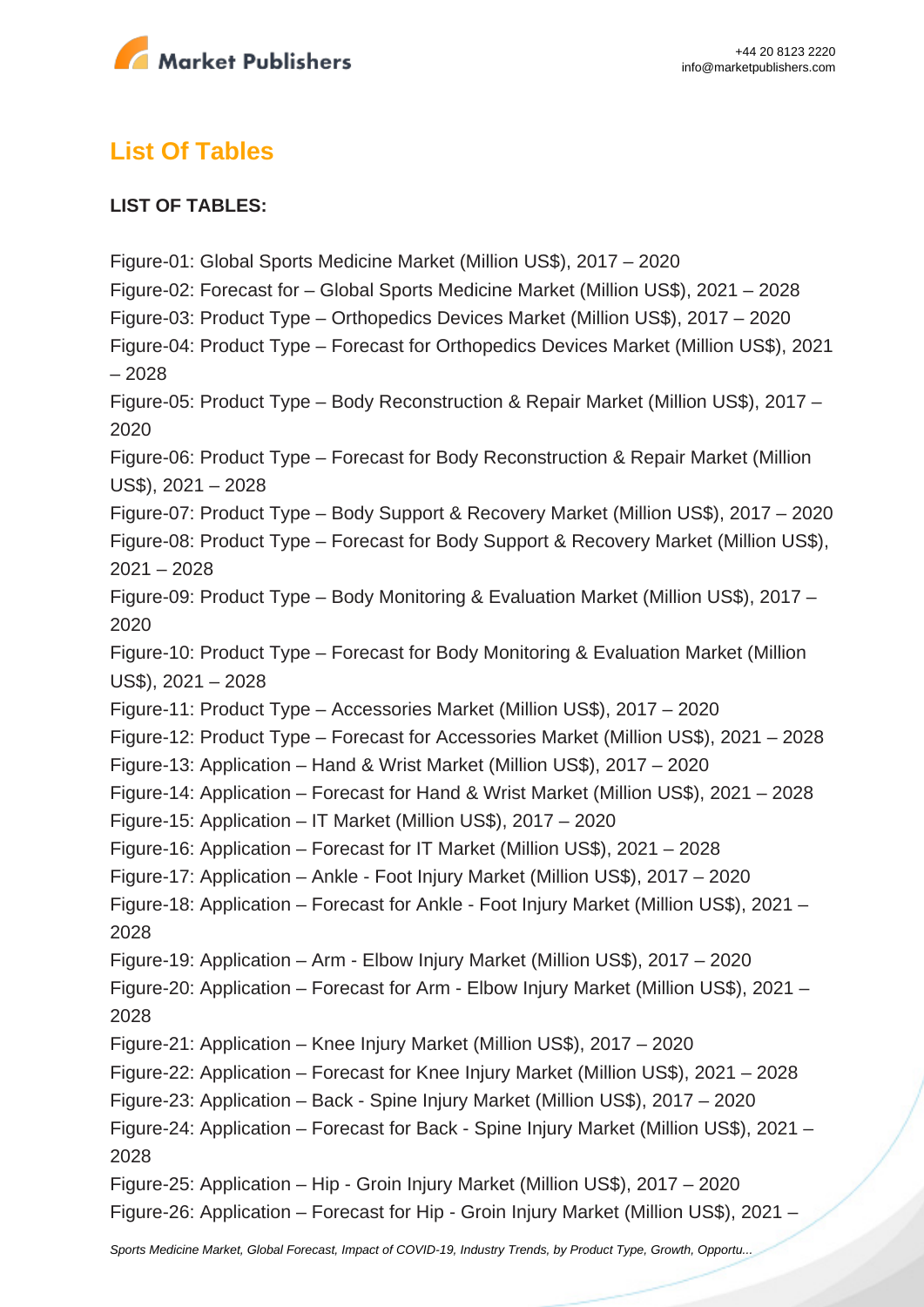

2028

Figure-27: End Users – Hospitals Market (Million US\$), 2017 – 2020 Figure-28: End Users – Forecast for Hospitals Market (Million US\$), 2021 – 2028 Figure-29: End Users – Ambultory Market (Million US\$), 2017 – 2020 Figure-30: End Users – Forecast for Ambultory Market (Million US\$), 2021 – 2028 Figure-31: End Users – Clinics Market (Million US\$), 2017 – 2020 Figure-32: End Users – Forecast for Clinics Market (Million US\$), 2021 – 2028 Figure-33: End Users – Others Market (Million US\$), 2017 – 2020 Figure-34: End Users – Forecast for Others Market (Million US\$), 2021 – 2028 Figure-35: North America – Sports Medicine Market (Million US\$), 2017 – 2020 Figure-36: North America – Forecast for Sports Medicine Market (Million US\$), 2021 – 2028 Figure-37: Europe – Sports Medicine Market (Million US\$), 2017 – 2020 Figure-38: Europe – Forecast for Sports Medicine Market (Million US\$), 2021 – 2028 Figure-39: Asia Pacific – Sports Medicine Market (Million US\$), 2017 – 2020 Figure-40: Asia Pacific – Forecast for Sports Medicine Market (Million US\$), 2021 – 2028 Figure-41: Rest of World – Sports Medicine Market (Million US\$), 2017 – 2020 Figure-42: Rest of World – Forecast for Sports Medicine Market (Million US\$), 2021 – 2028 Figure-43: ZIMMER BIOMET HOLDINGS, INC. – Global Revenue (Million US\$), 2017 – 2020 Figure-44: ZIMMER BIOMET HOLDINGS, INC. – Forecast for Global Revenue (Million US\$), 2021 – 2028 Figure-45: MEDTRONIC PLC – Global Revenue (Million US\$), 2017 – 2020 Figure-46: MEDTRONIC PLC – Forecast for Global Revenue (Million US\$), 2021 – 2028 Figure-47: Smith & Nephew – Global Revenue (Million US\$), 2017 – 2020 Figure-48: Smith & Nephew – Forecast for Global Revenue (Million US\$), 2021 – 2028 Figure-49: Stryker – Global Revenue (Million US\$), 2017 – 2020 Figure-50: Stryker – Forecast for Global Revenue (Million US\$), 2021 – 2028

#### **LIST OF TABLES:**

Table-01: Global – Sports Medicine Market Share by Product (Percent), 2017 – 2020 Table-02: Global – Forecast for Sports Medicine Market Share by Product (Percent), 2021 – 2028

Table-03: Global – Sports Medicine Market Share by Application (Percent), 2017 – 2020 Table-04: Global – Forecast for Sports Medicine Market Share by Application (Percent),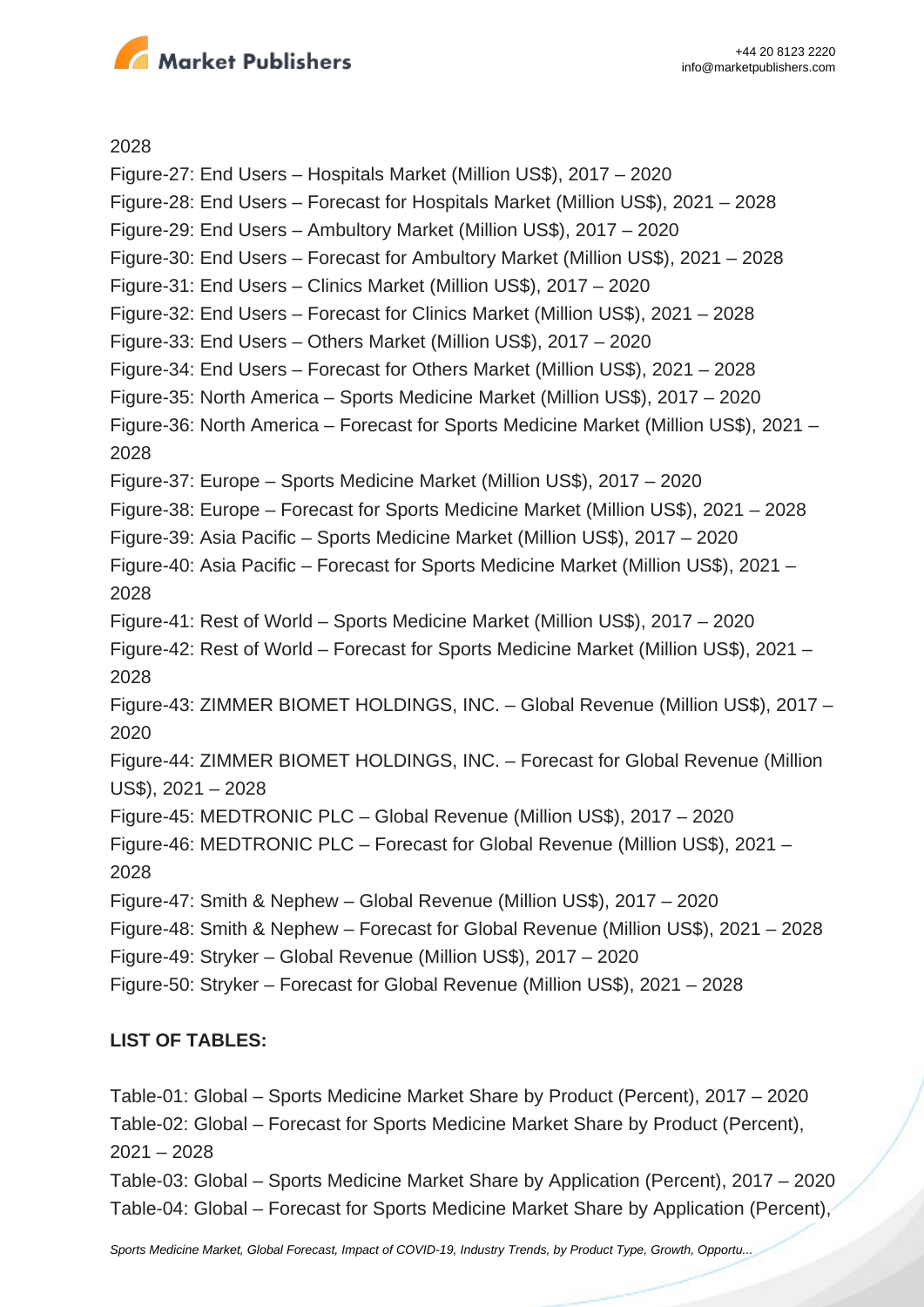

2021 – 2028

Table-05: Global – Sports Medicine Market Share by End Users (Percent), 2017 – 2020 Table-06: Global – Forecast for Sports Medicine Market Share by End Users (Percent), 2021 – 2028

Table-07: Global – Sports Medicine Market Share by Region (Percent), 2017 – 2020

Table-08: Global – Forecast for Sports Medicine Market Share by Region (Percent),

2021 – 2028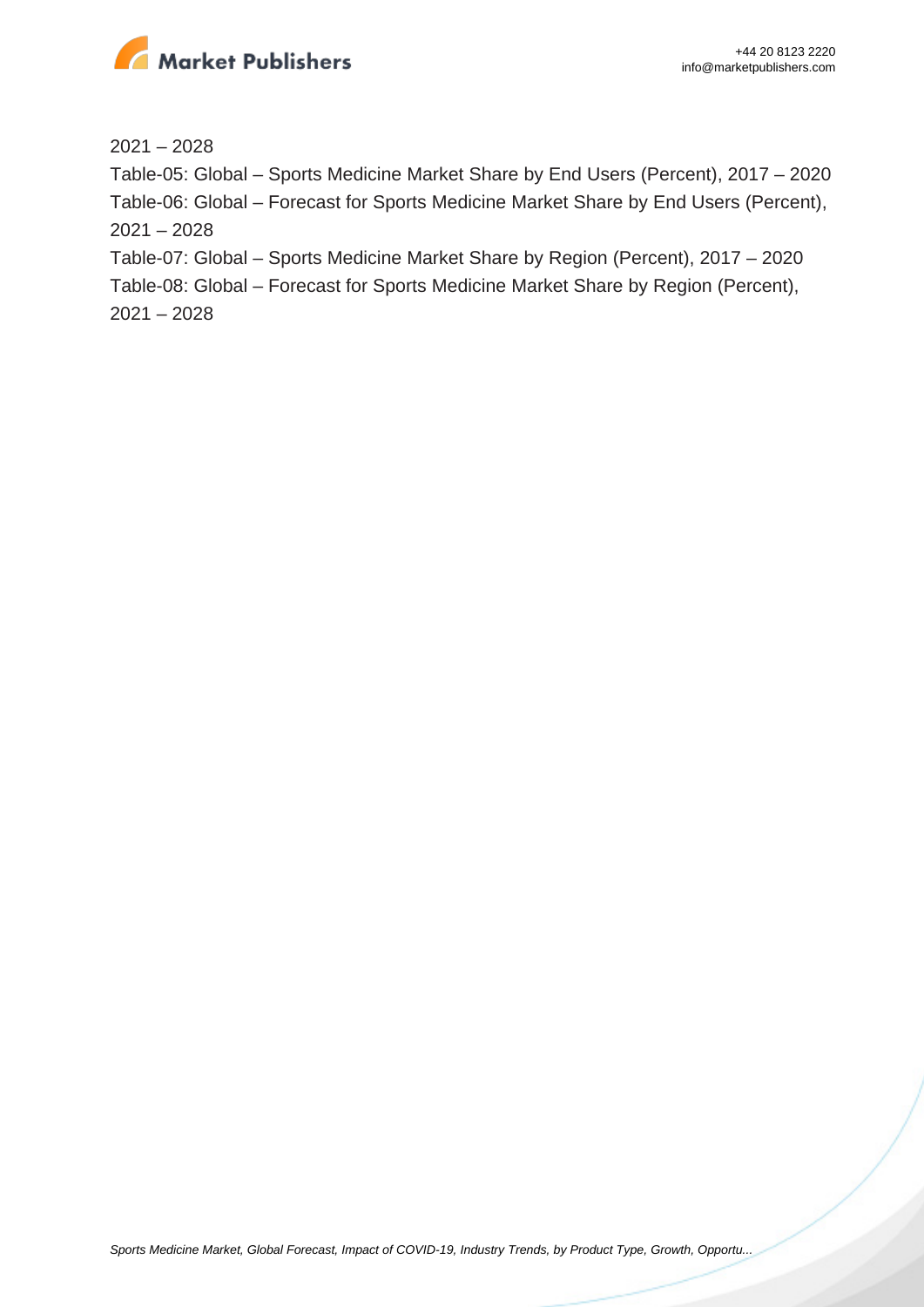

### I would like to order

Product name: Sports Medicine Market, Global Forecast, Impact of COVID-19, Industry Trends, by Product Type, Growth, Opportunity Company Analysis Product link: [https://marketpublishers.com/r/S4279C09E396EN.html](https://marketpublishers.com/report/life_sciences/healthcare/sports-medicine-market-global-forecast-impact-of-covid-19-industry-trends-by-product-type-growth-opportunity-company-analysis.html) Price: US\$ 2,290.00 (Single User License / Electronic Delivery) If you want to order Corporate License or Hard Copy, please, contact our Customer Service: [info@marketpublishers.com](mailto:info@marketpublishers.com)

# Payment

To pay by Credit Card (Visa, MasterCard, American Express, PayPal), please, click button on product page [https://marketpublishers.com/r/S4279C09E396EN.html](https://marketpublishers.com/report/life_sciences/healthcare/sports-medicine-market-global-forecast-impact-of-covid-19-industry-trends-by-product-type-growth-opportunity-company-analysis.html)

To pay by Wire Transfer, please, fill in your contact details in the form below:

First name: Last name: Email: Company: Address: City: Zip code: Country: Tel: Fax: Your message:

\*\*All fields are required

Custumer signature

Please, note that by ordering from marketpublishers.com you are agreeing to our Terms & Conditions at<https://marketpublishers.com/docs/terms.html>

To place an order via fax simply print this form, fill in the information below and fax the completed form to +44 20 7900 3970